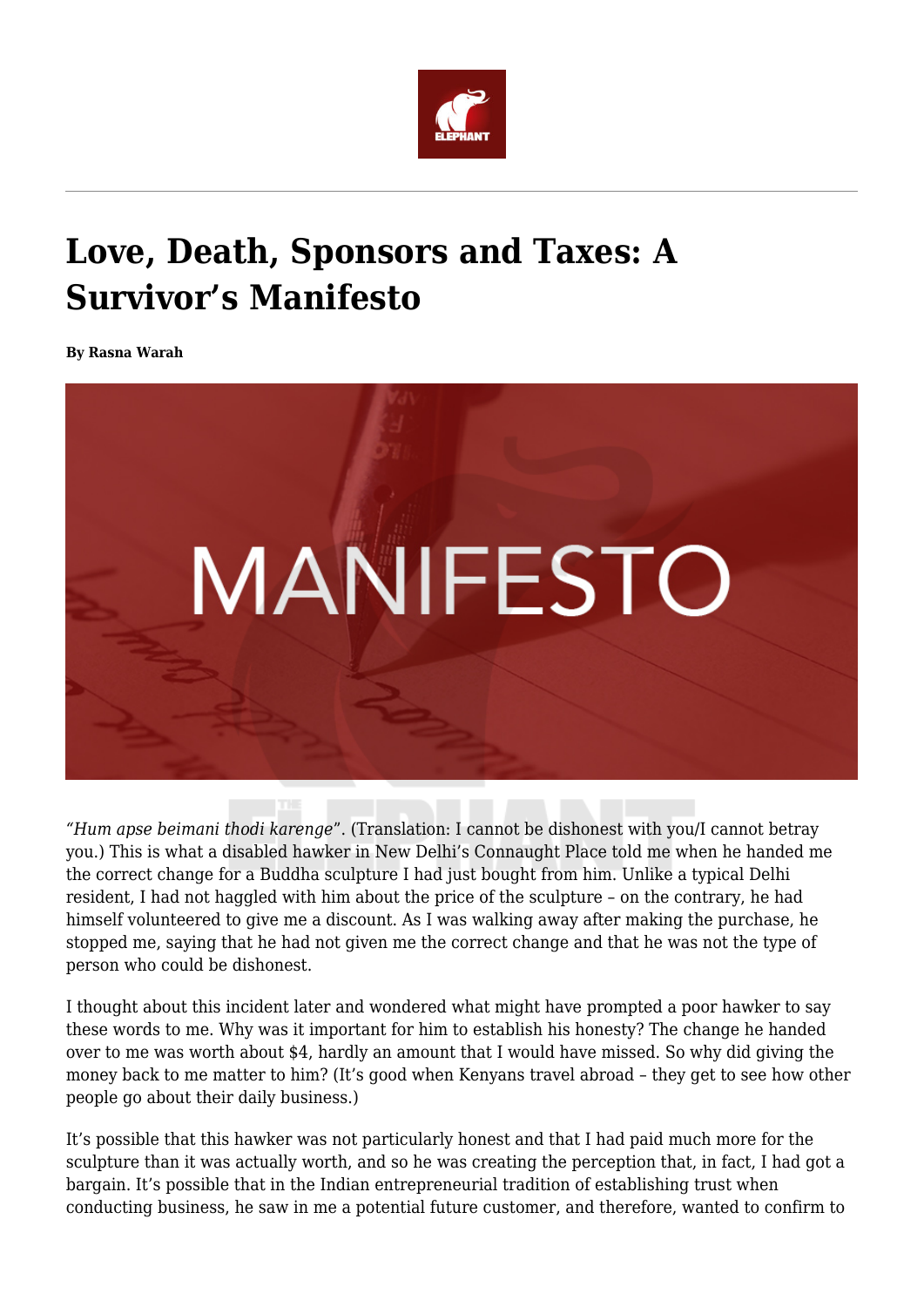me that he could be relied upon to be honest. It's also possible that he was just a con artist who used nice words to make his customers feel good.

Upon further reflection I realised that this particular hawker was operating within a context and culture that valued integrity – if not in everyday practice (India is, after all, one of the most corrupt countries in the world) then at least in intention. People want to feel trusted and want to be able to trust other people, and this trust is what makes all kinds of transactions – both personal and in business – possible. The announcement by a hawker who I will probably never meet again that he cannot betray me reflects a culture where relationships are held together by an implicit or explicit understanding that trust should not be broken.

I have been thinking a lot about trust and betrayal in the wake of the Sharon Otieno murder case, which has generated knee-jerk reactions from Kenyans, ranging from "She was an immoral woman whose actions led to her death" to "She is a victim of a patriarchal culture that exploits young women". While salacious details of her affair with the Migori governor, Okoth Obado, were being published in the daily newspapers (which seem to have borrowed a leaf from the UK's sleazy tabloids), no one seemed interested in asking why it has become acceptable in our society for young women to have "sponsors" in the first place. Al Jazeera and BBC did programmes on this phenomenon, but the local media seem to have accepted it as a way of life. One Kenyan newspaper even went as far as interviewing "sponsees" whose rags-to-riches stories were probably a source of inspiration to thousands of other young struggling women. One female politician had the audacity to say that it is perfectly okay for young women to look for wealthy older men to pay for their lifestyles because life is difficult and a woman has to do what a woman has to do to survive. So much for women's empowerment!

I have been thinking a lot about trust and betrayal in the wake of the Sharon Otieno murder case, which has generated knee-jerk reactions from Kenyans, ranging from "She was an immoral woman whose actions led to her death" to "She is a victim of a patriarchal culture that exploits young women".

We live in the "Magical Kenya" that Christine Mungai describes so well in [a recent article](https://www.theelephant.info/features/2018/09/06/magical-kenya-where-the-fantastic-blends-with-the-mundane-to-produce-the-unbelievable/). Sharon Otieno and Okoth Obado epitomise this Kenya where betrayal and dishonesty have come to define relationships, where all human activity is reduced, in Mungai's words, to "a form of economic calculation, dismissing love, empathy and care as powerful but unfortunate delusions". This is not a Kenya where a hawker will give back money to a customer because his integrity matters to him more than the extra money he might obtain through deception. It is a country where a governor calls a press conference with his wife and grown-up children in tow and admits to an illicit affair without feeling an iota of shame or guilt. It is a country where a young woman who has three children with another man feels that she can extort money from her new rich lover (also known as "sponsor" in Kenyan parlance) even while claiming that he is the father of her unborn child.

The media's obsessive focus on the murder itself and not on the society that created a Sharon Otieno and an Okoth Obado also leaves a lot to be desired. The public reaction to the murder and the subsequent arrest of the Migori governor – a suspect in the case – have left many perplexed. For instance, Migori residents protested against their governor's arrest, even after it was revealed that he and his wife might have siphoned millions of shillings from Migori County's budget for their personal use. Kenyans clearly suffer from Stockholm Syndrome, a condition that causes hostages to develop emotional alliances with their captors (a term that was coined in 1973 when four hostages taken by bank robbers in Stockholm defended those who had held them captive and refused to testify against them.) Kenyans identify with their oppressors to the point where they can no longer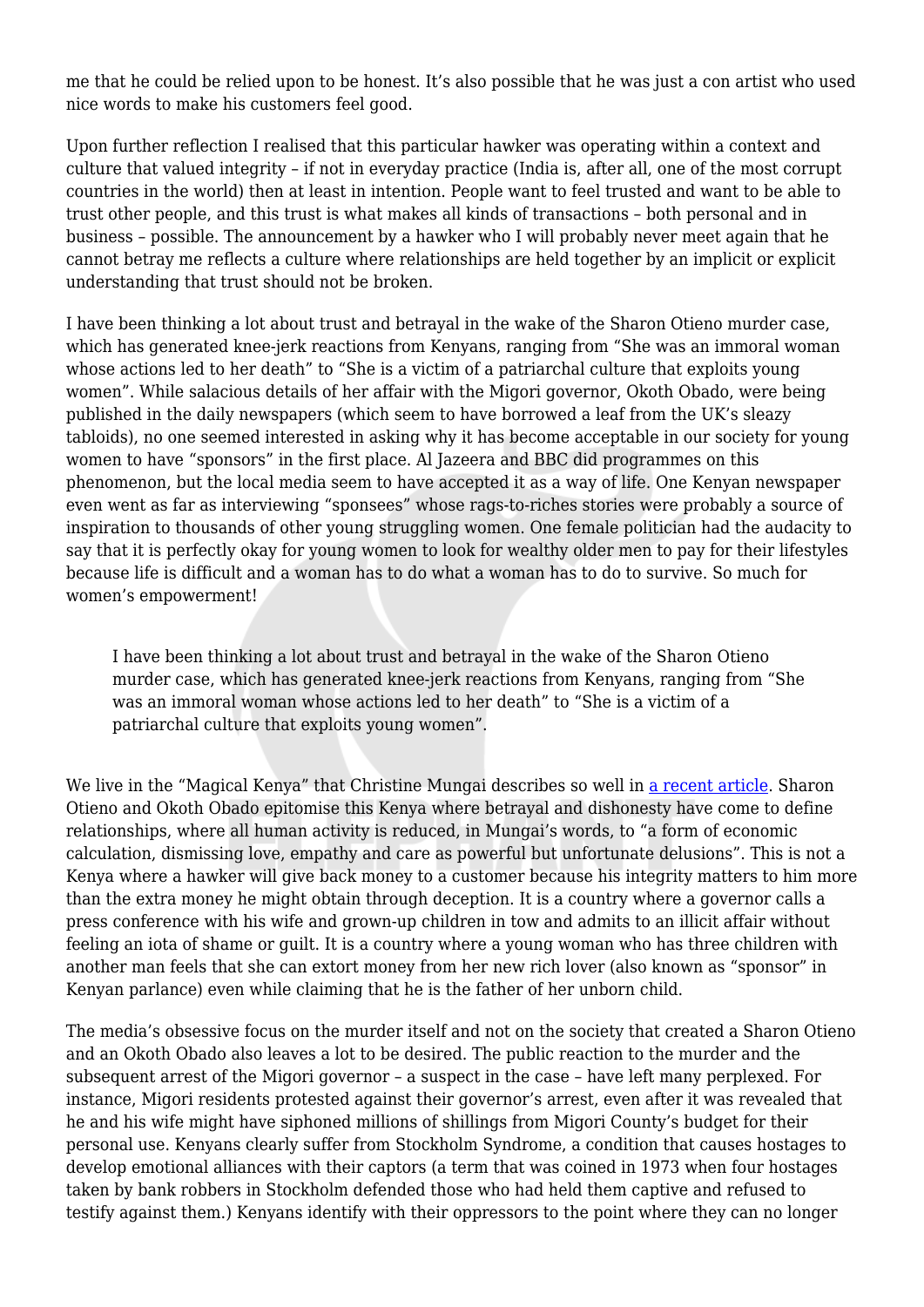see what is in their best interest.

Betrayal and dishonesty have come to define relationships, where all human activity is reduced…to "a form of economic calculation, dismissing love, empathy and care as powerful but unfortunate delusions".

The debate on the ridiculously punitive taxes being imposed on Kenyans also reflects a society that has become completely captive to politicians. MPs from both sides of the political divide (that is, assuming that we still have two political sides in a post-handshake era) were making the most asinine arguments in favour of the raised taxes, which generally followed this argument: "We have to tighten our belts to pay for development." I am no economist but even I know that when you suck money out of the economy, individuals and businesses have less money for purchasing goods or for investing. Businesses close down, people lose jobs, and in the end there is less "development" because there are less people who are paying taxes.

In addition, these austerity measures are being imposed at a time when Kenyans are being sold an ambitious and expensive "Big Four" infrastructure and development agenda. Who is the government kidding? There was no discussion or debate (public participation) on how Kenya got to a place where the government is imposing austerity measures on a people who are already over-burdened by the high cost of living and who are already being over-taxed for everything from electricity to books, which were previously zero-rated. Few ask why Kenyan taxpayers have to pay for the irresponsible massive borrowing – from Eurobond to SGR – that the government indulged in the last five years and which has brought us to a place where the government has us by the throat and there is nothing we can do about it.

I recently had a discussion with someone on the comatose state of Kenya's citizens. When did we stop feeling anything? When did we shut down? Why is it that people in other countries appear more animated and alive? Was it when we realised in 2007/2008 that we were capable of committing mass murder and rape in the name of politicians? Or was in 2013 when Kenyans decided that people indicted for crimes against humanity should lead us? Or maybe it was in March this year when the man in whose name so many people have been killed decided that shaking hands with his opponent was in his personal, rather than the national, interest? Or when Eva Msando, the wife of murdered IEBC official Chris Msando, was appointed on the EPZ board by a government that may have had a hand in the killing of her husband? Or when known crooks in the opposition were given plum jobs in parastatals as a reward for the "handshake". Or when soldiers deployed to the Westgate mall on 21 September 2013 to handle an Al Shabaab terrorism situation and to save lives ended up looting the mall's shops instead? Or when Miguna Miguna was denied entry into the country, forced to board a plane and deported like a common criminal? Or when a man who was photographed eating *githeri* while waiting to vote for President Uhuru Kenyatta last year was given a state award but worldrenowned Kenyan athletes who make the country proud were robbed of their allowances and sports gear by government officials during the Rio Olympics? Or maybe it was that time long ago when Kamlesh Pattni, the leading architect of Kenya's economic decline in the 1990s, was treated like a rock star at a public inquiry, with people even asking him for autographs? (Most of these people, I might add, are avid church- or mosque-goers.) Stockholm syndrome? Dead men and women walking?

It is easy to shut down in Kenya – if we didn't, we'd go stark raving mad. Blogger Owaahh says Kenyans suffer from unprocessed trauma – because we have not confronted our trauma, we are still not healed. The trauma of the 2007 election and its violent aftermath, the trauma of being led by people who have acquired or inherited wealth through stolen public resources, the trauma of not